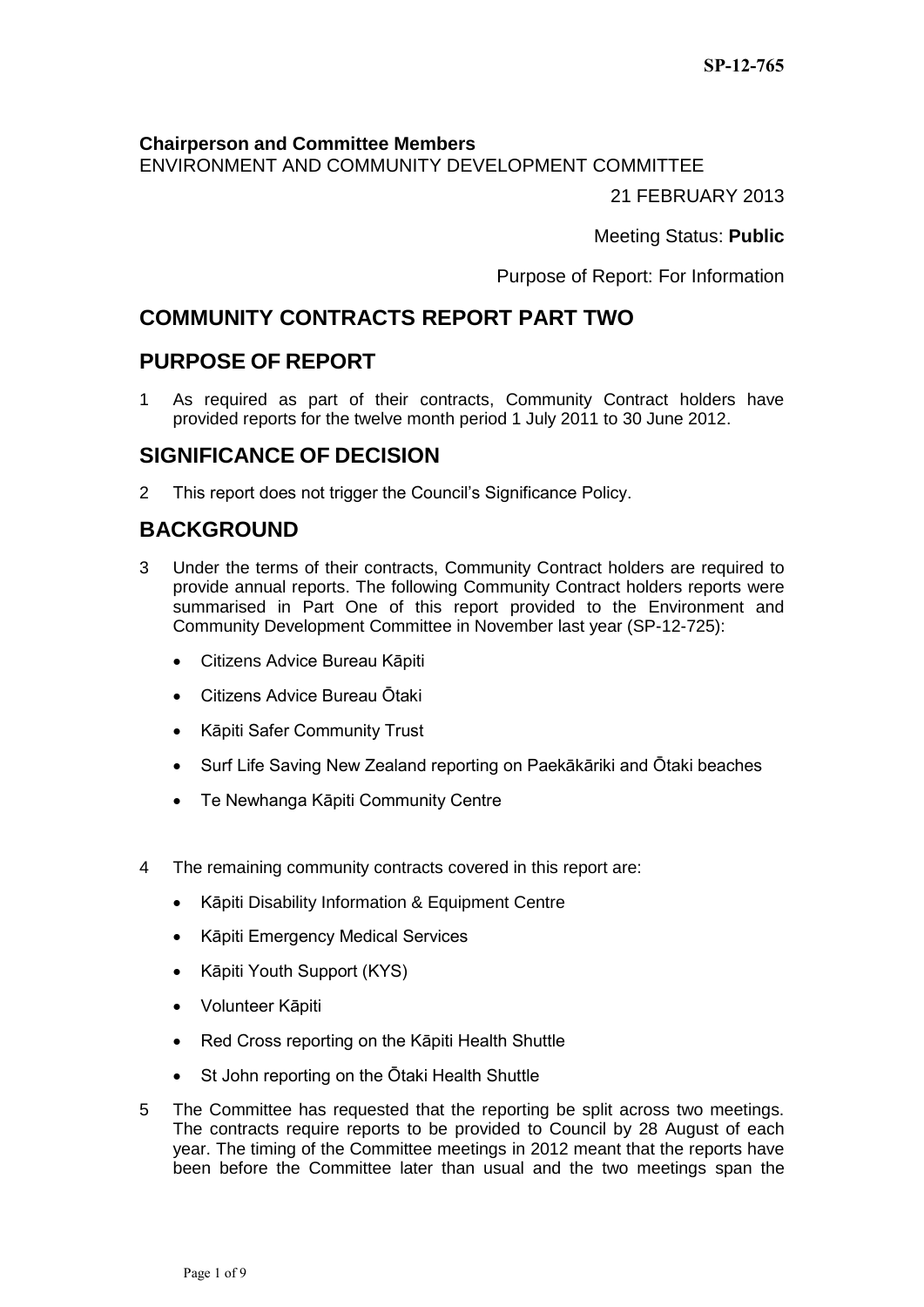Christmas period. Splitting the reporting across two meetings has improved the quality of reporting by allowing the contract holders to appear in person and respond to questions.

6 Appendix One lists the existing Community Contracts, gives a brief description of their service and the funding amount provided by the Council. The funding amounts are adjusted annually in line with CPI. The contracts run through until 30 June 2015 and require annual reporting.

## **CONSIDERATIONS**

- 7 Summaries of the second half of the Community Contract holders' reports are provided in Appendix Two.
- 8 As noted in previous reports, the social services sector is in a state of flux. The financial environment has caused the sector to look at how they can do things differently. Community Contract holders are looking at how they can improve local servicing within the District; including how they are responding to needs in the north of the District. This includes:
	- the Health Shuttle Services are exploring how they can meet the needs of residents who are receiving health services from outside their District Health Board boundaries to the north or south;
	- Citizen's Advice Bureau Kāpiti is investigating ways of better servicing Waikanae;
	- Both Volunteer Kāpiti and Kapiti Youth Support are now providing services in Ōtaki.
- 9 There is also interest in providing more flexible services. For example: the Disability Centre is looking at creating a mobile service, and the Red Cross is looking at a community shuttle to address other transport needs.
- 10 The sector's response to change is welcomed. Good coordination and collaboration within the sector will be necessary to ensure best use of resources.
- 11 Financial analysis is provided in Appendix 3 with relevant comments on the financial reporting status for each organisation. Discussions will be held with some of the organisations to improve their financial reporting.

### Financial Considerations

12 There are no financial issues as a result of this report.

### Legal Considerations

13 There are no legal considerations.

### **Delegation**

14 The Environment and Community Development Committee has delegated authority to consider this matter. Reference Section B.1.7 of the Governance Structure which reads:

#### **Grants Funding and Contracts for Service**

*7.8 Authority to receive and approve (as required) annual reports, budgets and plans from organisations funded by the Council through grants and funding and contracts for service.*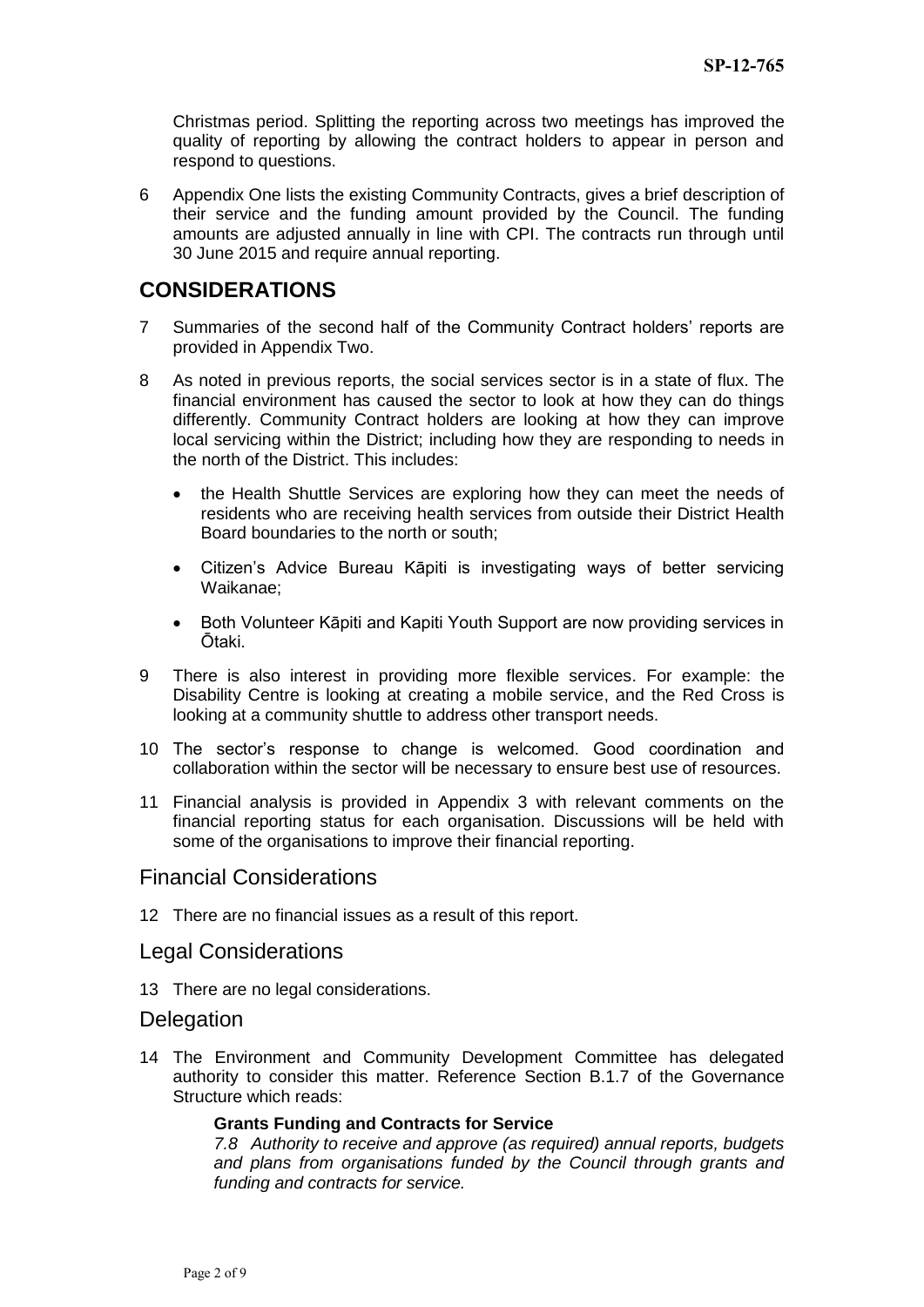## **Consultation**

15 There has been close consultation throughout the reporting period with the Community Contract holders.

## Policy Implications

16 There are no policy implications arising from this report.

## Tāngata Whenua Considerations

17 There are no current considerations arising from this report.

## Publicity Considerations

18 There are no publicity considerations for the Council related to this report. Each organisation is responsible for its own publicity.

# **RECOMMENDATIONS**

- 19 That the Committee thanks the Community Contract holder organisations for their valuable work.
- 20 That the Committee notes the report on performance by Community Contract holders, as set out in Appendix Two of this report SP-12-725.

### **Report prepared by: Approved for submission by:**

Sam Hutcheson Gael Ferguson

**Senior Social Wellbeing Advisor Group Manager, Strategy &** 

**Partnerships**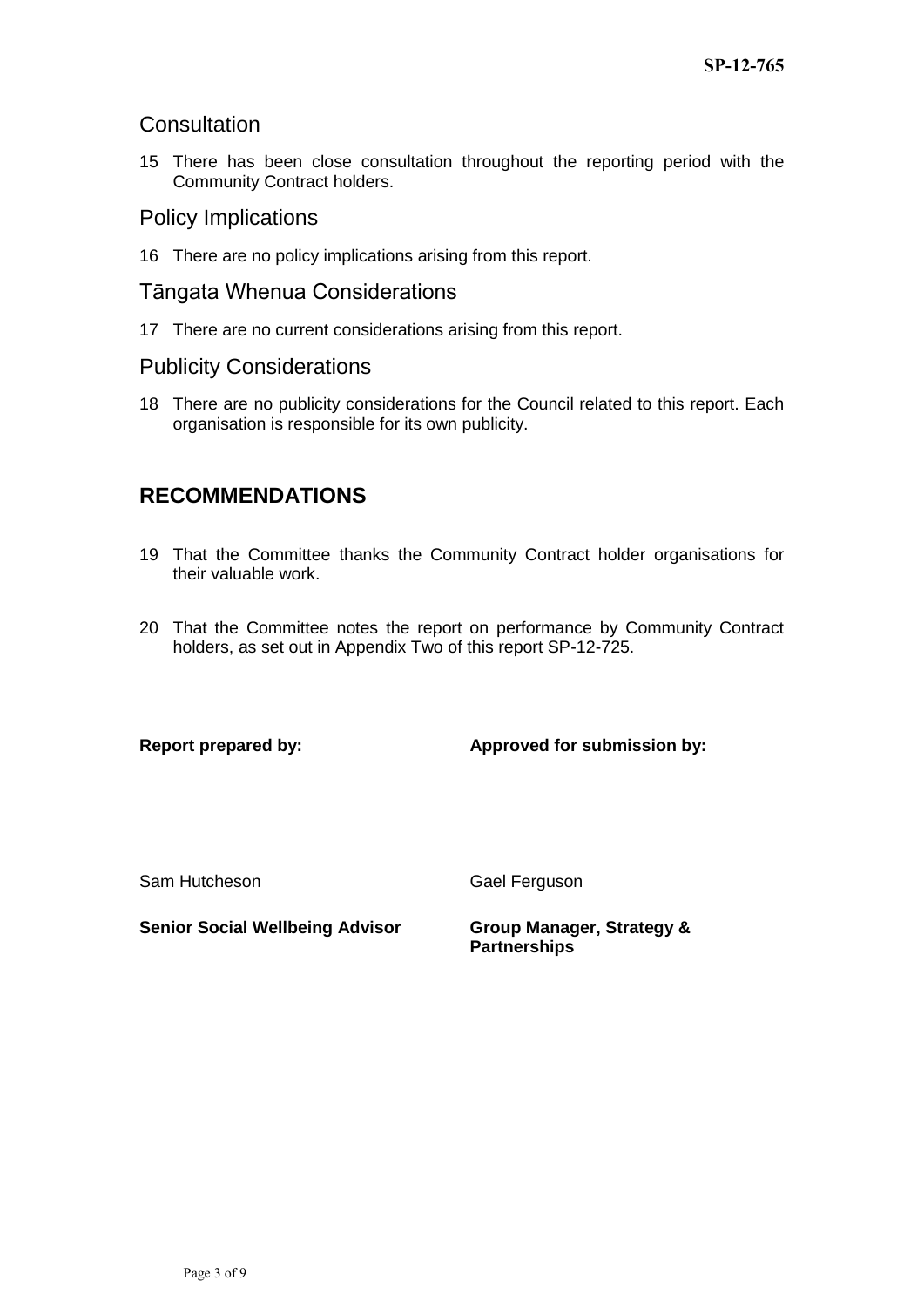**ATTACHMENTS:**

| <b>Appendix One:</b>   | <b>Community Contracts</b>                                                       |
|------------------------|----------------------------------------------------------------------------------|
| <b>Appendix Two:</b>   | <b>Community Contract Report Summaries 1 July 2011 to 30</b><br><b>June 2012</b> |
| <b>Appendix Three:</b> | <b>Community Contracts Financial Analysis 2012</b>                               |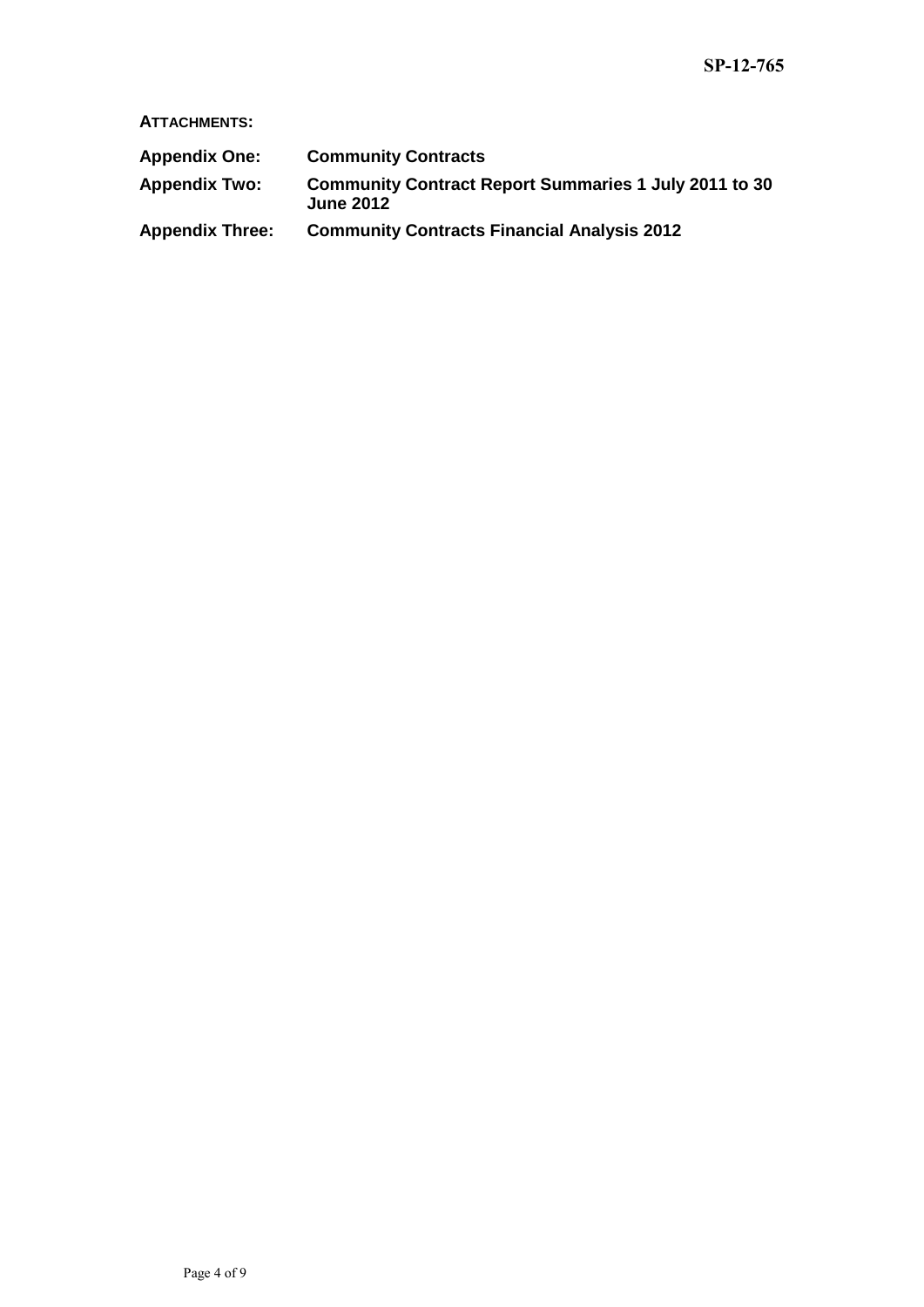# **Appendix One: Community Contracts**

| <b>External</b><br><b>Agency/Partner</b>                                  | <b>Brief description of service</b>                                                                                                                                                                                                                                                                               | <b>Council funding</b><br>2011/2012 |
|---------------------------------------------------------------------------|-------------------------------------------------------------------------------------------------------------------------------------------------------------------------------------------------------------------------------------------------------------------------------------------------------------------|-------------------------------------|
| <b>Citizens Advice</b><br><b>Bureau Kapiti</b>                            | Information, advice, referral and advocacy<br>services based in Coastlands.                                                                                                                                                                                                                                       | \$11,987                            |
| <b>Citizens Advice</b><br><b>Bureau Otaki</b>                             | Information, advice, referral and advocacy<br>services based in Otaki town centre.                                                                                                                                                                                                                                | \$11,987                            |
| <b>Disability</b><br>Information &<br><b>Equipment Centre</b><br>- Kapiti | Information on disability, disability equipment<br>and disability support services. Based in the<br>Kāpiti Community Centre.                                                                                                                                                                                      | \$30,017                            |
| Te Newhanga<br>Kāpiti Community<br>Centre Inc                             | A facility that provides rooms and spaces for<br>community meetings, networks and activities<br>- a focus for community initiated activities.                                                                                                                                                                     | \$27,867                            |
| Kapiti Emergency<br><b>Medical Service</b><br><b>Trust</b>                | A Kāpiti based emergency medical service -<br>now a partner in the new pilot Urgent<br>Community Care service.                                                                                                                                                                                                    | \$16,801                            |
| Kapiti Safer<br><b>Community Trust</b>                                    | Promotion and coordination of crime<br>prevention initiatives in the District; provision<br>of support services for families in need;<br>truancy services to schools, Strengthening<br>Families. Delivers the Crime Prevention Plan<br>which includes support for Neighbourhood<br>Support and Community Patrols. | \$82,983                            |
| Kapiti Youth<br>Support (KYS)                                             | Deliver support services for young people<br>including a young mothers' programme and<br>mentoring services for vulnerable young<br>men.                                                                                                                                                                          | \$50,000                            |
| Red Cross: Kāpiti<br><b>Health Shuttle</b>                                | Provide a shuttle service to get patients to<br>hospital and outpatient appointments.                                                                                                                                                                                                                             | \$7,500                             |
| Surf Life Saving<br>New Zealand<br>(Ōtaki)                                | Professional life guard services over the<br>summer holidays on Ōtaki Beach.                                                                                                                                                                                                                                      | \$20,000                            |
| Surf Life Saving<br>New Zealand<br>(Paekākāriki)                          | Professional life guard services over the<br>summer holidays at Paekākāriki.                                                                                                                                                                                                                                      | \$20,000                            |
| St Johns: Ōtaki<br><b>Health Shuttle</b>                                  | Provide a shuttle service to get patients to<br>hospital and outpatient appointments.                                                                                                                                                                                                                             | \$7,500                             |
| Volunteer Kāpiti                                                          | Provides a referral service and supports<br>volunteering in Kāpiti.                                                                                                                                                                                                                                               | \$25,000                            |
| <b>Total</b>                                                              |                                                                                                                                                                                                                                                                                                                   | \$311,642                           |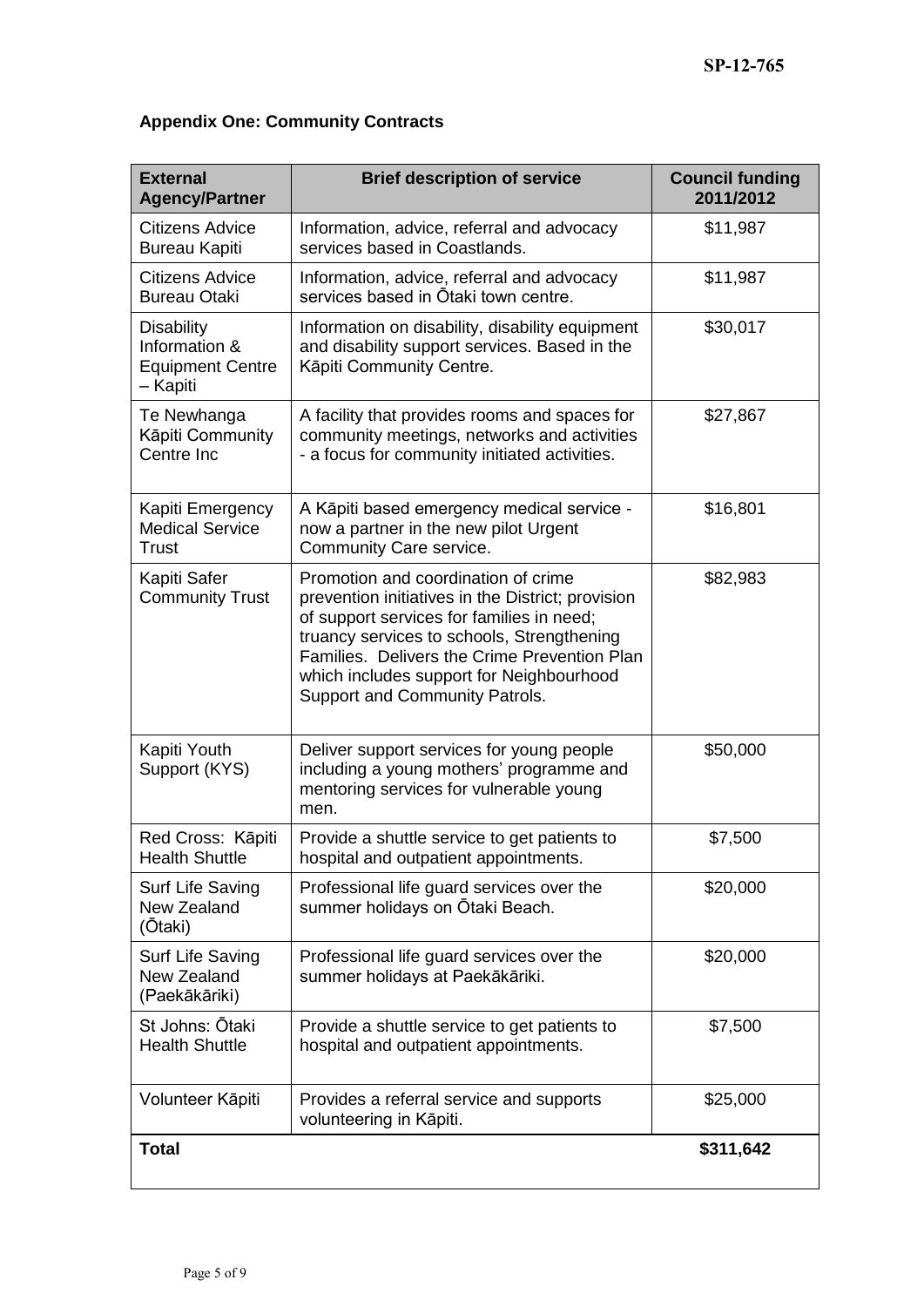### **Appendix Two**

### **Community Contract Report Summaries**

#### **1 July 2011 to 30 June 2012**

#### **Disability Information & Equipment Centre - Kapiti**

The Disability Centre will celebrate its twenty-first year this year; sixteen of which have been in the current location. The Trust reported on a year of stable and settled progress. The manager revamped and improved the financial, stock retail and rental systems. The end of year financial statement is more positive than last year. Financial reporting for the Kāpiti and Wellington Centres has been separated. The Kāpiti service has had a 13.75% increase in demand for services. The Centre has provided the Kāpiti Grapevine Newsletter which was distributed to 78 community organisations and individuals. The Centre also participates in and supports networks to sustain the work they do. The Trust's manager, Mandy O'Grady has recently resigned and Christine Bongiovanni has moved back into the role.

The Centre has increasingly taken on a lead role in promoting and responding to disability issues. The Trust was successful in obtaining funding from the Office for Disability Issues to support the Disability Responsiveness Project. This is a collaborative initiative between the Trust, the Council and the Kāpiti Disability Reference Group (DRG). The three partners have developed training resources, which are being piloted with Council staff. There has been excellent feedback on the training sessions and resource.

The Centre is the fund holder and provides administrative support for the DRG. This support is very valuable, as the Group has been very active, including leading the first Kāpiti Mobility Expo and supporting the Disability Responsiveness Project.

### **Kapiti Emergency Medical Services Trust (EMS)**

The EMS report acknowledged the benefits for the service provided by the longer term funding relationships with the Council and Capital & Coast District Health Board. The Trust also reported on the positive feedback received from users of the service. A focus of the report was on the relationship between the EMS service and the service offered by Wellington Free Ambulance. When the ambulance is delayed there is a significant impact on EMS. They attribute this to WFA staff shortages and the ambulances being out of the area. The following graph was supplied for the period July 2011 to May 2012 and shows the time spent at the scene by Dr Lane (when it exceeded half an hour) and the correlation between this and the delay in ambulance attendance during this period.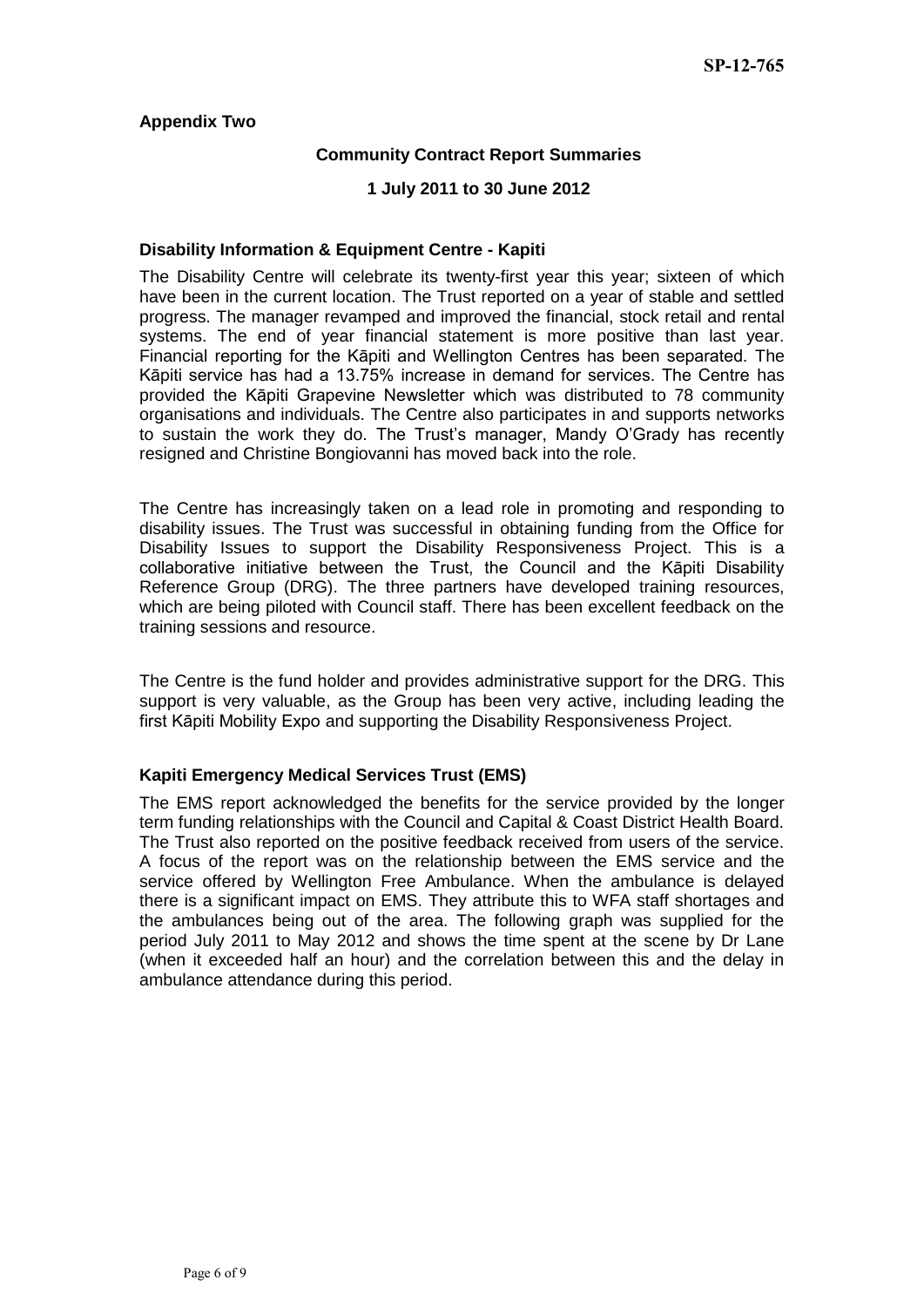

Subsequent to the reporting period, Chris Lane has resigned from the Trust. The Trust reported that a new doctor is expected to start in early January.

### **Kapiti Youth Support**

Funding received by Kapiti Youth Support (KYS) from the Council was targeted at a mentoring service for young males and at youth participation in decision making and operations.

Thirty young men participated in the mentoring programme offered at KYS.

Evaluation showed that of the 30 young male participants involved in the mentoring programme:

- 1. 97% experienced an increase in confidence;
- 2. 90% gained new skills and strengths;
- 3. 77% accessed a pathway forward in education, training or employment;
- 4. 60% developed greater connections with their family and community, and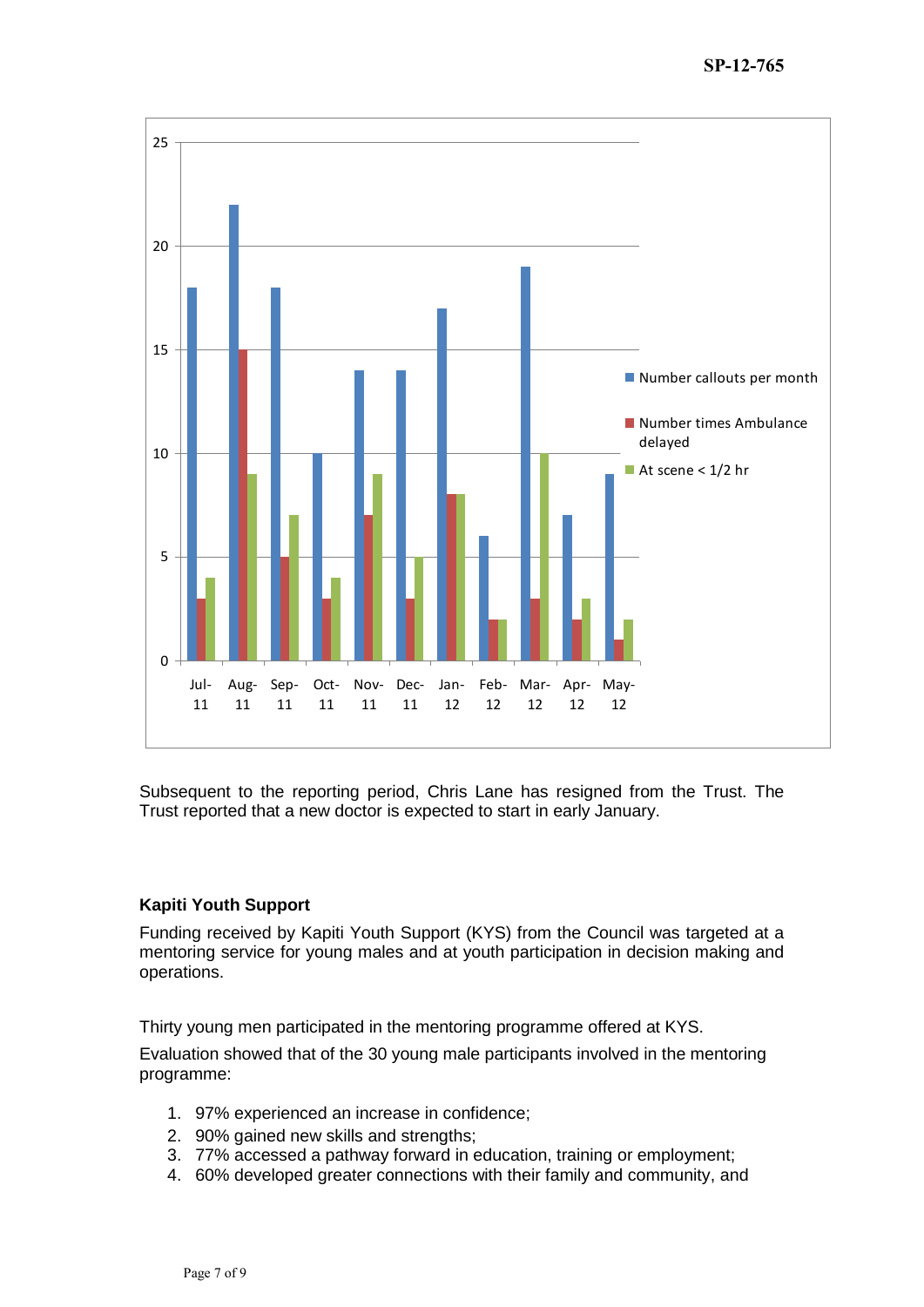5. 60% improved their ability to access opportunities more readily.

Individual outcomes included continued attendance at school or courses and a reduction in violent outbursts.

KYS reports that young people are represented at all levels of the service and have opportunities to participate in the overall operations and strategic direction of KYS. Young people contributed to evaluating the service, and have done valuable work as peer support workers (PSW). This role offers important support to users of the services, and KYS commented that the PSW role provides opportunities to be involved in youth development projects.

### **Volunteer Kāpiti**

Volunteer Kāpiti has had a busy year. Organisational membership has grown to 63 and nearly 200 volunteers were interviewed. Almost all of the volunteers interviewed were referred to at least one position, with many taking up two or three roles. The Manager was joined by a volunteer Co-ordinator for 18 hours per week. Subsequent to the reporting period, Christine Bongiovanni has left and has been reappointed to the position of Manager at the Disability Centre and Janet Cowper has stepped back into the Manager's position.

Of the 103 volunteers who were interviewed in the first six months of 2012, 69% were female, 31% were male, 15% were new migrants and 45% were seeking employment. Volunteer Kāpiti report that they are growing as originally intended and meeting an important need in the community.

The service is now also operating in Ōtaki on Wednesdays, based in the Plunket Rooms. Progress has been slow in Ōtaki, but the service is gradually becoming known in the community.

### **Red Cross: Kāpiti Health Shuttle**

The programme is developing and has grown in numbers of people transported since its launch in March 2009. There has been a 20% increase in demand from the previous year to the reporting year. In the reporting year, 809 people were transported (628 to Wellington and 181 to Kenepuru). In 2010-2011, 673 people transported (479 to Wellington and 194 to Kenepuru).

There continues to be a close liaison with and accountability to the Kāpiti Coast Transport Steering Committee. The Committee meets quarterly to ensure the programme is running on track and fulfilling its requirement in taking patients. Due to accessibility and affordability issues, these patients would otherwise find it difficult to get to CCDHB Outpatient appointments in both Wellington and Kenepuru Hospitals.

Red Cross identifies the challenges ahead as:

- 1. Greater communication and involvement in the 'shuttle' programme by CCDHB to ensure specialist appointments for Kāpiti Patients are better 'clustered'. This would enable the shuttle to operate more efficiently.
- 2. The identification and needs assessment of a local community transport van/vehicle to support the needs of local socially isolated individuals not covered by other existing services within the Kāpiti Coast Area.